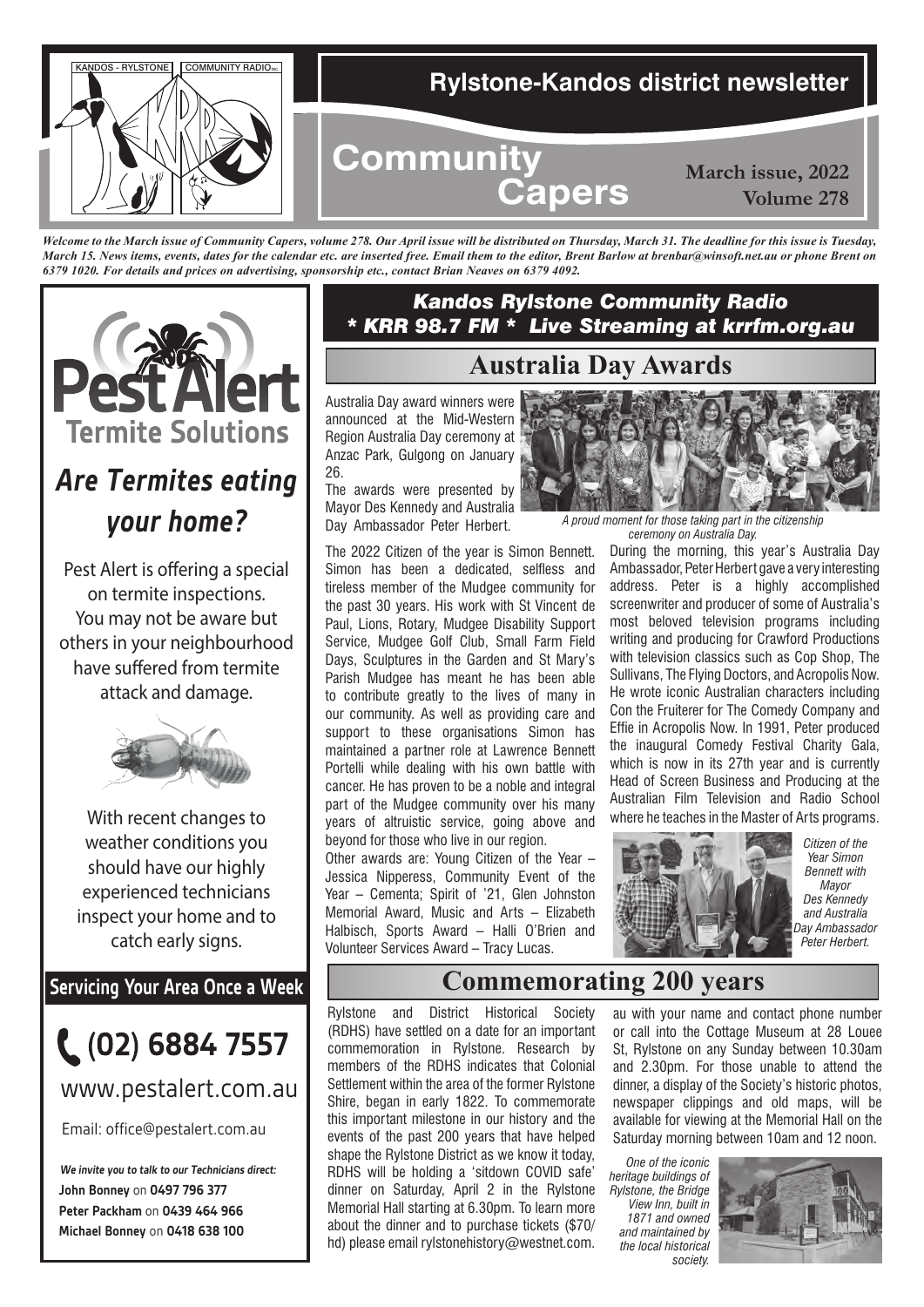### **Charity Shop celebrates**

fundraising, Community Charity Shop volunteers are celebrating the purchase of their building in Angus Avenue, Kandos. An excited long-time volunteer from the shop, Colleen Yates made the announcement on local community radio station, KRR 98.7FM during an interview on Brent Barlow's Morning Magazine program. The announcement caps off a mammoth effort by the group and their supporters who have worked tirelessly to achieve their dream of raising enough money for a deposit on their building. Colleen thanked the community and all their supporters for a



*A happy moment for KRR presenter Brent Barlow and charity shop volunteer Colleen Yates following the announcement of the purchase of the shop's building live on air.* 

**Care and Transport**

Rylstone District Care and Transport is funded for Meals on Wheels, Transport and Social Support. For further information on any of the above services please contact their office on 6379 1519 or call into the office at 46 Mudgee St, Rylstone.



After many months of negotiations and endless fabulous effort in helping to make their dream come true.

> "This is such a milestone for us and I can't tell you how happy we are. Thank you so much to all our supporters who helped us achieve this. To all those who donated cans and bottles to our building fund, who gave donations and supported us in so many ways, we can't thank you enough."

> Colleen said they still have a long road ahead of them to pay off the loan, but with continued support it will be achieved. The previous rental alone that they had to pay each week will go straight into the loan repayments which will be a big help. In recent months, the group have continued to give large donations to worthy recipients through their separate charity shop income. The charity shop has become well-known across NSW and beyond for its huge assortment of items. It regularly attracts tourists to the district looking for a bargain.

#### **Reading opens doors**

Thursday, February 3 was World Read Aloud Day. Students at Lue Public School love reading and the school has a dedicated hour of reading, when students read independently, read to someone else and is read to by someone else every day. Students who struggle with reading have additional support to build their skills too. The students know the importance of good reading and comprehension skills and that reading for pleasure is a lifelong habit that opens doors.



*Fiona Webb and Tyler Charters building up their skills* 



*Levi Statham and Brantley Carkeek during their dedicated hour of reading at Lue School.*

### *Capers info*

Community Capers is published by Kandos Rylstone Community Radio Inc. (KRR) at PO Box 99, Kandos NSW 2848. Funding has also been provided by the Mid-Western Regional Council and we acknowledge their support. Thank-you also to businesses and individuals across the region who have placed advertising or sponsored pages. Our publication could not continue without your support. Thank you everyone.

Community Capers is a publication where community groups and other organisations can list their meeting times, events, dates and venues. Please send all information to the editor, Brent Barlow, 38 Mudgee Street, Rylstone, NSW 2849, or email him at brenbar@winsoft.net.au or phone him on 6379 1020. If meeting times or dates etc. change, please contact Brent as soon as possible with corrections. Advertising space is limited but we do require advertising support to fund our newsletter. Usually it's on a "first in, best dressed" basis. If you wish to advertise or sponsor a page, please contact Brian Neaves on 6379 4092.

#### **Fencers in the making**

At the end of last year, Agriculture students from Year 8 through to Year 12 contributed in various ways to a fencing project at the Ag Plot. With financial support from Nanna's Haberdashery, materials and equipment were purchased to replace the existing boundary fence on the Howard Park side of the Ag Plot. Students worked as a team, under the guidance of Will Derwent and Logan Perry in all types of weather and removed wooden posts, dug holes for new steel replacements and ran and strained wires. The project developed many qualities in students including team work, problem solving and patience.



*A job well done by Kandos High School Agriculture students who tackled all aspects of replacing an old fence with a new one.*

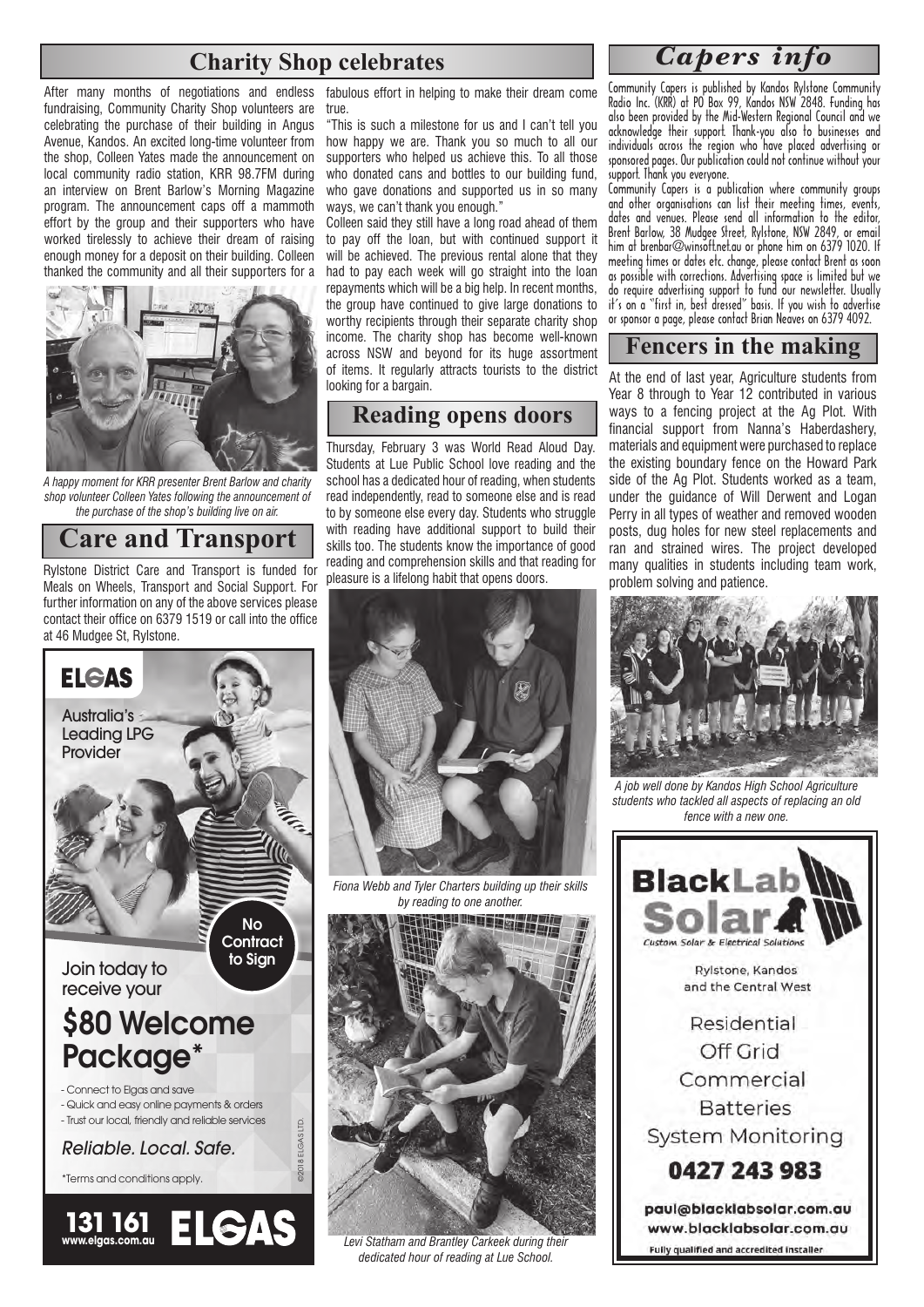**Charity Shop donations**

Local schools were thrilled to receive donations from the Community Charity Shop late last year. Caron McDonald, Principal of Lue School expressed the gratitude felt by all those who received them.

"I was absolutely astounded to be presented with a donation cheque for \$6000. This year in particular, has been a difficult one for our small P&C to fundraise with all the restrictions that have been placed upon us. We rely on our P&C contributions to help support our major excursion each year, which reduces the burden of cost for families. This means that we now have some additional money to go towards our Canberra excursion next year which benefits so many students at school."

 "The Charity Shop gives the same donation to all the local schools in our community and to a number of other voluntary organisations as well. The staff at the shop are the most dedicated volunteers and I thank them from the bottom of my heart. I feel so very privileged to live in an area where community spirit is valued so highly."



 *A big thank you from Caron McDonald to Val Carberry and Colleen Yates and all the other volunteers at the Community Charity Shop.*



**0429 377 191 Email: willow\_view@bigpond.com** Cementa22's Melbourne-based artist Tina Stefanou is returning to Kandos to continue her performance work The Longest Hum. This will be the largest live humming event in the world. She is offering free singing and humming lessons from her studio at

#### **Kandos Keepsakery**

Artists Susannah Langley and Warren Armstrong visited Kandos during January to prepare their virtual reality Art Work for Cementa 22. The Kandos Keepsakery embeds 3D scans of historical and domestic objects and the stories of those objects in a hand drawn digital space to create a virtual reality museum. The Artists conducted sessions at the Kandos Museum, the Cottage Museum and homes around the twin towns to scan the keepsakes of local people or special objects chosen from local museum collections and audio record their stories. Look out for their finished Art work in the Cementa Festival from May 19 to 22 at Kandos Museum. Visitors to this artwork will don a headset that will allow them to walk through it, and "pick up" and "hold" the 3D scans and hear audio recordings of each object's story.



*Bridget Baskerville recording her keepsake story with Susannah Langley and Warren Armstrong at the Kandos Museum.*

## **Fossil find**

When New South Wales farmer Nigel McGrath hit heavy rock while ploughing a field near Gulgong, little did he realise he was sowing the seeds of a discovery some 15 million years in the making. His uncovering of a fossilised leaf, embedded in the rock, opened the door to an extraordinary site that's accelerating our understanding of prehistoric life in Australia. Scientists have now been secretly excavating the site for three years, discovering thousands of specimens. Australian Museum and University of NSW palaeontologist Matthew McCurry said the fossils are of exceptional quality. "Many of the fossils that we are finding are new to science and include trapdoor spiders, giant cicadas, wasps and a variety of fish. Until now, it has been difficult to tell what these ancient ecosystems were like, but the level of preservation at this new fossil site means that even small, fragile organisms such as insects are well-preserved."

The quality of the fossils at McGraths Flat means that even after all this time, the stomach contents of fish have been preserved, allowing the researchers to determine what was on the menu 15 million years ago.



*Palaeontologist Dr Matthew McCurry says the fossils near Gulgong provide unique insights. The fossils are so well preserved that scientists are able to determine what the fish ate 15 million years ago.*

the Way Out art space in Kandos in exchange for your participation in the work to be premiered at Cementa22, May 19-22. If you are interested in working with your voice, from singing songs to building vocal confidence Tina will help. She will be conducting free sessions from April 26 until the May 4. Get in contact with her directly to book a time and/or to register your interest in participating in The Longest Hum. Email: ms.tinastefanou@ gmail.com, Phone: 0433 998 907, Website: www.tinastefanou.com.

#### **School's court upgrade**

The new multi-purpose court has been completed at Rylstone Public School and it looks great. Funding for the court upgrade was first announced by Deputy Premier Paul Toole in 2020 through the NSW Government's Stronger Country Communities Fund. Mr Toole said the project is more than just an addition to the sporting facilities at the school.

"This is a multi-purpose court that is intended for everyone in the community to be able to use. Because it is located on a corner block on what used to be the main street through Rylstone, it means it is centrally located for local community members to access it away from the entry to the school. I know the community is excited to receive this funding as the local tennis court has for many generations been a popular meeting and social point for residents," he said.

The multi-purpose court consists of a modern synthetic surface that has minimal upkeep and can be used for a number of sporting activities.



*Rylstone Public School students trying out the new multi-purpose court.*



#### The Longest Hummm